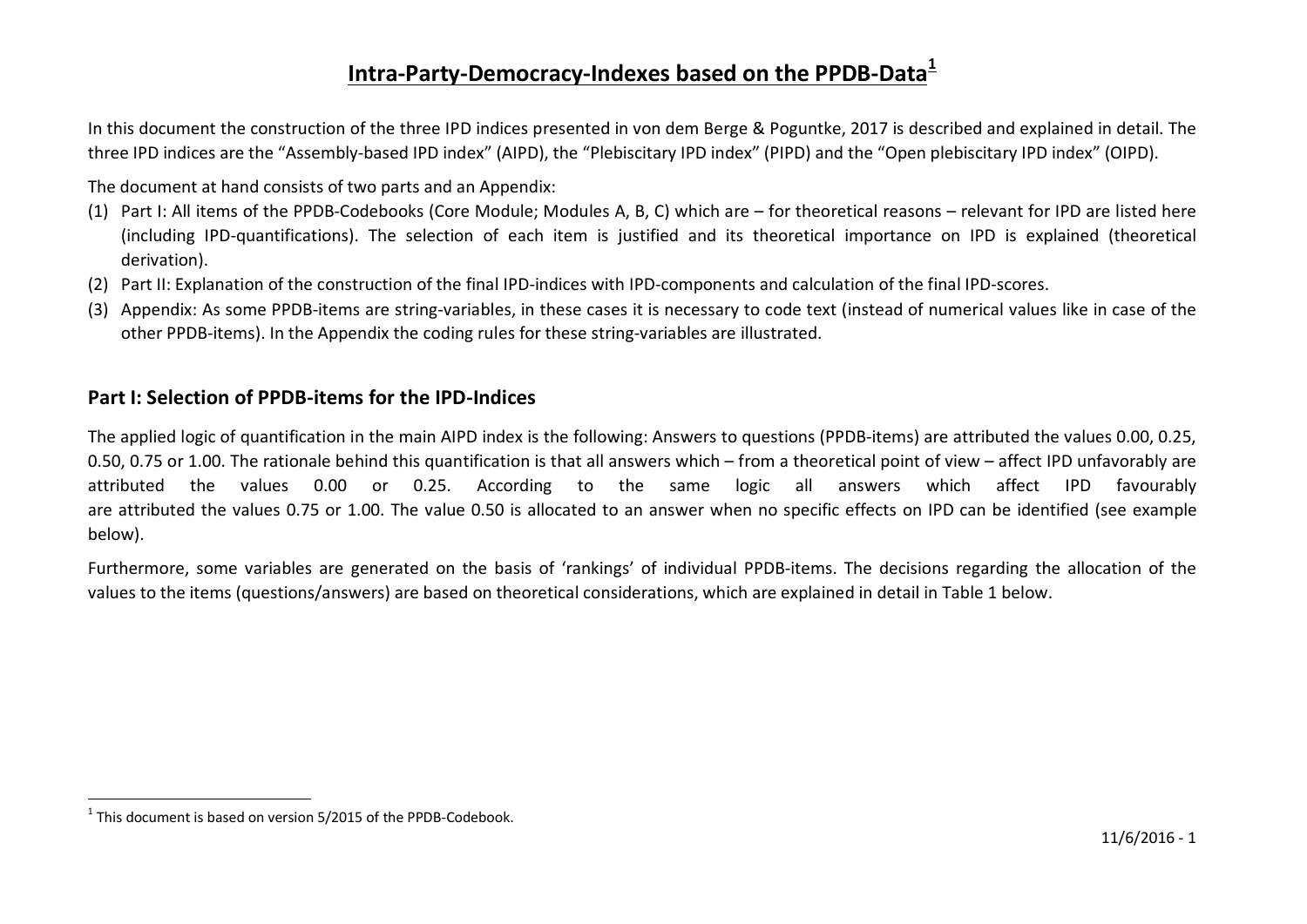#### **Example: Ideal type-example for the logic behind the allocation of IPD-values to PPDB-items (AIPD index)**

| <b>PPDB-answer-option</b>                          | <b>IPD-Value</b>                  | <b>Effect on IPD</b>          |  |
|----------------------------------------------------|-----------------------------------|-------------------------------|--|
| 1.00 (max IPD; most "inclusive")<br>Party Congress |                                   | Pro IPD                       |  |
| Party Sub-Units                                    | 0.75                              |                               |  |
| Party Legislators                                  | 0.50                              | Not explicitly pro/contra IPD |  |
| <b>Executive Commitee</b>                          | 0.25                              |                               |  |
| Party Leader                                       | 0.00 (min IPD; least "inclusive") | Contra IPD                    |  |

*PPDB-Question: Who has a vote on adopting the final manifesto?*

#### **Table 1 follows the order of the PPDB-codebook (Core Module, Module A, Module B, Module C) and consists of several columns:**

- **(1) "IPD-Component":** This is mainly important for AIPD-Variables. The AIPD-Index presented in Table 2a (see Part II of this paper) consists of three different "IPD-Components" which, on their part, consist of different "IPD-Variables". The column "IPD-Component" contains for each variable the name of the "IPD-Component" to which it belongs. For the theoretical reasons for choosing these IPD-Components see [von dem](#page-14-0)  Berge & Poguntke, 2017.
- **(2) "PPDB-Items(s) / IPD-Variable":** This column contains the names of the IPD-Variables and also the code-numbers of the individual PPDBitems, which constitute the IPD-Variables. AIPD-Variables are illustrated in black font color, PIPD-Variables in green font color, and OPIPD-Variables in blue font color. The labels of the IPD-Variables (and the abbreviations in brackets) correspond to the variable labels in der SPSS dataset which was used to construct the indices (the SPSS dataset is available on the PPDB-Website as of 1 January 2017).
- **(3) "Quant." (Quantification):** Here, the quantification is presented, which means the allocation of IPD-values to the individual answer-options of the individual PPDB-items.
- **(4) "Note Quant.":** In this column the quantification is explained in more detail.
- **(5) "Justification":** This column contains two forms of justifications: (1) theoretical justification why individual PPDB-items were included in the IPD-indexes ("item-selection"); (2) theoretical justification for the quantification of individual PPDB-items ("quantification-logic").
- **(6) "Variable-Types":** This column contains two different types of IPD-Variables: (a) "Official Story" (OS) or "Real Story" (RS). (b) "Assembly-based IPD" (AIPD), "Plebiscitary IPD" (PIPD) or "Open Plebiscitary" (OPIPD). We end up with one main IPD-Index representing AIPD; furthermore, we will have two simple indices representing PIPD and OPIPD (see tables in Part II of this document).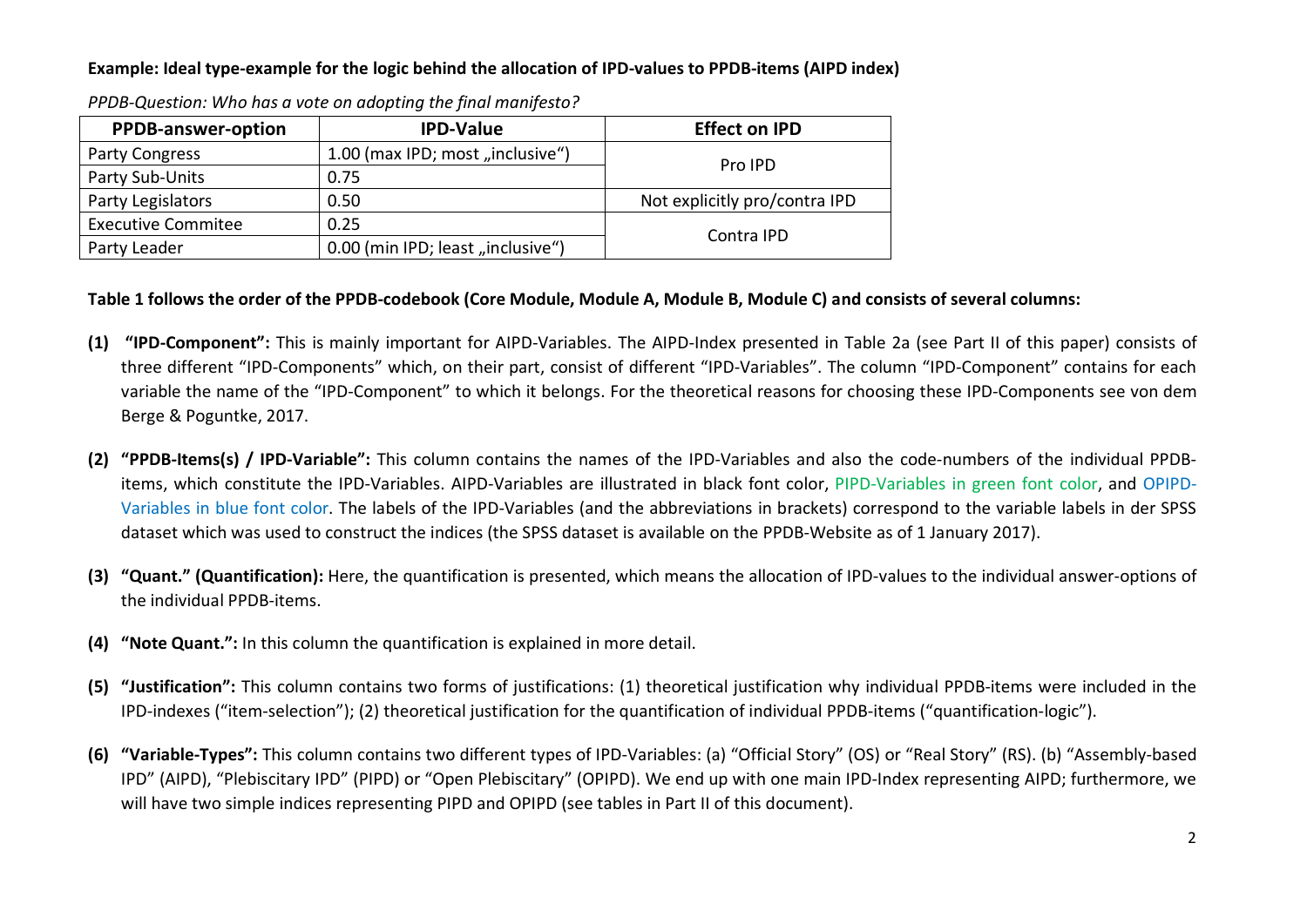| IPD-<br>Component           | PPDB-Item(s) / IPD-Variable                                                                                                                                                                                            | Quant.                                                                                                    | Note Quant.                                                                                                                                                                                                                                                                                                                                                       | Justification                                                                                                                                                                                                                                                                                                                                                                                                                                                                                                                                                                                                                                                                                                                                  | Variable-<br><b>Types</b> |
|-----------------------------|------------------------------------------------------------------------------------------------------------------------------------------------------------------------------------------------------------------------|-----------------------------------------------------------------------------------------------------------|-------------------------------------------------------------------------------------------------------------------------------------------------------------------------------------------------------------------------------------------------------------------------------------------------------------------------------------------------------------------|------------------------------------------------------------------------------------------------------------------------------------------------------------------------------------------------------------------------------------------------------------------------------------------------------------------------------------------------------------------------------------------------------------------------------------------------------------------------------------------------------------------------------------------------------------------------------------------------------------------------------------------------------------------------------------------------------------------------------------------------|---------------------------|
| <b>PPDB-Core Module</b>     |                                                                                                                                                                                                                        |                                                                                                           |                                                                                                                                                                                                                                                                                                                                                                   |                                                                                                                                                                                                                                                                                                                                                                                                                                                                                                                                                                                                                                                                                                                                                |                           |
| Organizational<br>Structure | IPD-Variable: Congress_VotingRights_AIPD (cvrAIPD)                                                                                                                                                                     |                                                                                                           | The quantification is<br>based on a ranking of                                                                                                                                                                                                                                                                                                                    | (1) Item-selection: As the congress is the<br>main rule-making body within a party, it is                                                                                                                                                                                                                                                                                                                                                                                                                                                                                                                                                                                                                                                      | <b>OS</b><br>$\ddot{}$    |
|                             | <b>Opening Question:</b><br>CR35CONNUM: How many national party congresses<br>were held in the past year?<br>$\rightarrow$ 0. None / 1. One / 2. two or more                                                           | the items (0.50 / 0.75 /<br>1.00). The final value of<br>this variable equals the<br>highest value of the | important for IPD who can make the<br>decisions here.<br>(2) Quantification-logic: The items are                                                                                                                                                                                                                                                                  | <b>AIPD</b>                                                                                                                                                                                                                                                                                                                                                                                                                                                                                                                                                                                                                                                                                                                                    |                           |
|                             | CR42CON1D: Which of the following were eligible to<br>vote at this congress? Delegates sent from local parties<br>$\rightarrow$ 1. Yes / 2. No / -999. Not applicable [there was no<br>congress]                       | 0.75                                                                                                      | individual items<br>(Example: When in<br>Party A "delegates sent<br>from local parties"<br>were eligible to vote at<br>the congress, then the<br>value 0.75 is allocated<br>toParty A for the<br>variable "cvrAIPD").<br>The items are ordered<br>in a way that the<br>highest value (here:<br>1.00) is given to the<br>most inclusive way of<br>decision-making. | ordered in a way that the highest value<br>(here: 1.00) is given to the most inclusive<br>way of decision-making. The more people<br>have a say, the more inclusive is the<br>decision-making process:<br>• "Delegates from local parties" (CR42) are<br>more people than "delegates from<br>regional parties" (CR43) (therefore: 0.75<br>to CR42 and 0.50 to CR43).<br>• "Delegates from regional parties" (CR43)<br>are the lowest number of people of all<br>items, however their involvement in<br>intra-party decision-making cannot be<br>considered as exclusive/contra IPD<br>(therefore: 0.50).<br>• "All party members" (CR44, CR45) are the<br>highest number of people and therefore<br>the most inclusive item (therefore: 1.00). |                           |
|                             | CR43CON1E: Which of the following were eligible to<br>vote at this congress? Delegates sent from regional<br>parties<br>$\rightarrow$ 1. Yes / 2. No / -999. Not applicable                                            | 0.50                                                                                                      |                                                                                                                                                                                                                                                                                                                                                                   |                                                                                                                                                                                                                                                                                                                                                                                                                                                                                                                                                                                                                                                                                                                                                |                           |
|                             | CR44CON1F: Which of the following were eligible to<br>vote at this congress? All party members in attendance<br>$\rightarrow$ 1. Yes / 2. No / -999. Not applicable                                                    | 1.00                                                                                                      |                                                                                                                                                                                                                                                                                                                                                                   |                                                                                                                                                                                                                                                                                                                                                                                                                                                                                                                                                                                                                                                                                                                                                |                           |
|                             | CR45CON1G: Which of the following were eligible to<br>vote at this congress? All party members, whether in<br>attendance or not (internet voting, for instance)<br>$\rightarrow$ 1. Yes / 2. No / -999. Not applicable | 1.00                                                                                                      |                                                                                                                                                                                                                                                                                                                                                                   |                                                                                                                                                                                                                                                                                                                                                                                                                                                                                                                                                                                                                                                                                                                                                |                           |

*considered.*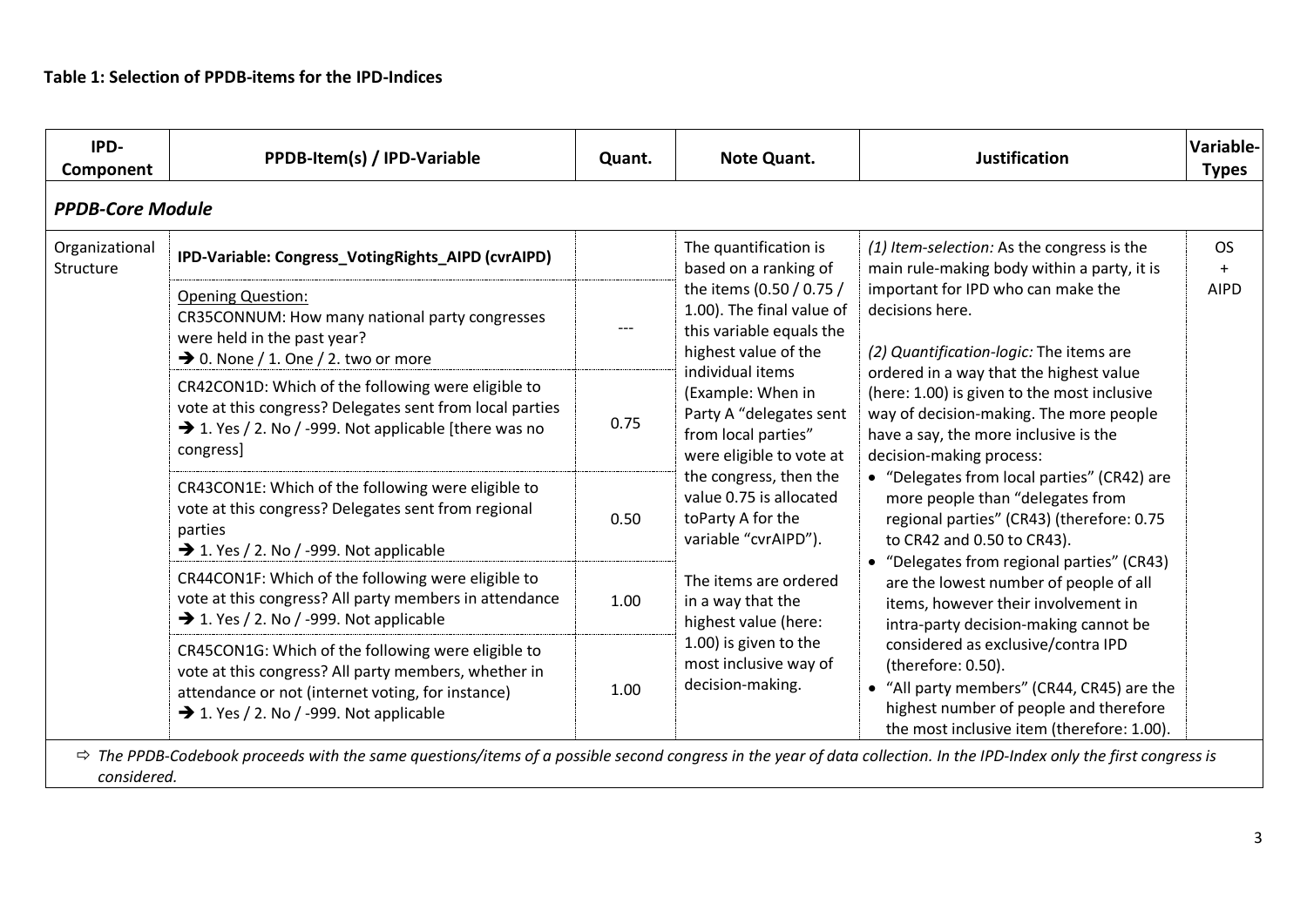| <b>PPDB-Module A</b>        |                                                                                                                                                                                      |                                                                                                                                                          |                                                                                                                                                                                                                        |                                                                                                                                                                                                                                                                                                     |                                 |
|-----------------------------|--------------------------------------------------------------------------------------------------------------------------------------------------------------------------------------|----------------------------------------------------------------------------------------------------------------------------------------------------------|------------------------------------------------------------------------------------------------------------------------------------------------------------------------------------------------------------------------|-----------------------------------------------------------------------------------------------------------------------------------------------------------------------------------------------------------------------------------------------------------------------------------------------------|---------------------------------|
| Organizational<br>structure | IPD-Variable: Congress_Frequency_AIPD (cfAIPD)<br>A78CONFREQ: According to the party statutes, how<br>frequently MUST a party congress be held? In<br>number of years.               | 1 x 1 year or<br>$more = 1.00$<br>$1 \times 2$ years = 0.50<br>$1 \times 3$ years = 0.25<br>1 x 4 years or less<br>$= 0.00$<br>Not specified<br>$= 0.00$ | The quantification is<br>based on a ranking of<br>the items (from 0.00 to<br>1.00). The items are<br>ordered in a way that<br>the highest value (1.00)<br>is given to the most<br>inclusive way of<br>decision-making. | $(1) + (2)$ Item-selection and quantification-<br>logic: The more often a congress is held, the<br>more the party on the ground is involved in<br>intra-party decision-making, and the more<br>inclusive ("democratic") is the party.                                                               | <b>OS</b><br>$+$<br><b>AIPD</b> |
| Organizational<br>structure | IPD-Variable: Ex-Officio-Seats_Executive_AIPD<br>(eoseAIPD)<br>Which of the following sit as ex officio members<br>with full voting rights on the party's highest<br>executive body? |                                                                                                                                                          | We generate one<br>variable out of all these<br>items with the<br>arithmetic mean of the<br>quantification of all                                                                                                      | $(1) + (2)$ Item-selection and quantification-<br>logic: Having ex-officio members with full<br>voting rights in the party's highest executive<br>body of a party is exclusive (and therefore<br>contra IPD) because to be inclusive the                                                            |                                 |
|                             | A85EXCSTATE: Leaders of state/provincial or<br>regional parties.<br>$\rightarrow$ 1. Yes / 2. No                                                                                     | $Yes = 0.25$<br>$No = 0.75$                                                                                                                              | items. This means that<br>we sum up the values<br>across items A85 to A89<br>and divide the result by<br>the number of items<br>(most of the time: 4; in<br>presidential and semi-<br>presidential systems: 5).        | highest executive body has to be elected<br>(e.g. by the congress) and only the elected<br>members should have voting rights.<br>However, as the items do not consider the<br>precise number of ex-officio-seats, neither<br>the minimum value (0.00) nor maximum<br>(1.00) value is assigned here. |                                 |
|                             | A86EXCPM: The prime minister or chancellor, when<br>s/he is a member of this party.<br>$\rightarrow$ 1. Yes / 2. No                                                                  |                                                                                                                                                          |                                                                                                                                                                                                                        |                                                                                                                                                                                                                                                                                                     | <b>OS</b><br>$+$<br><b>AIPD</b> |
|                             | A87EXCPRES: The president (in presidential or semi-<br>presidential systems), when s/he is a member of<br>this party.<br>$\rightarrow$ 1. Yes / 2. No                                |                                                                                                                                                          |                                                                                                                                                                                                                        |                                                                                                                                                                                                                                                                                                     |                                 |
|                             | A88EXCMIN: Government ministers, when they are<br>members of this party.<br>$\rightarrow$ 1. Yes / 2. No                                                                             |                                                                                                                                                          |                                                                                                                                                                                                                        |                                                                                                                                                                                                                                                                                                     |                                 |
|                             | A89EXCPPG: Leader of the party group in the lower<br>house of the legislature.<br>$\rightarrow$ 1. Yes / 2. No                                                                       |                                                                                                                                                          |                                                                                                                                                                                                                        |                                                                                                                                                                                                                                                                                                     |                                 |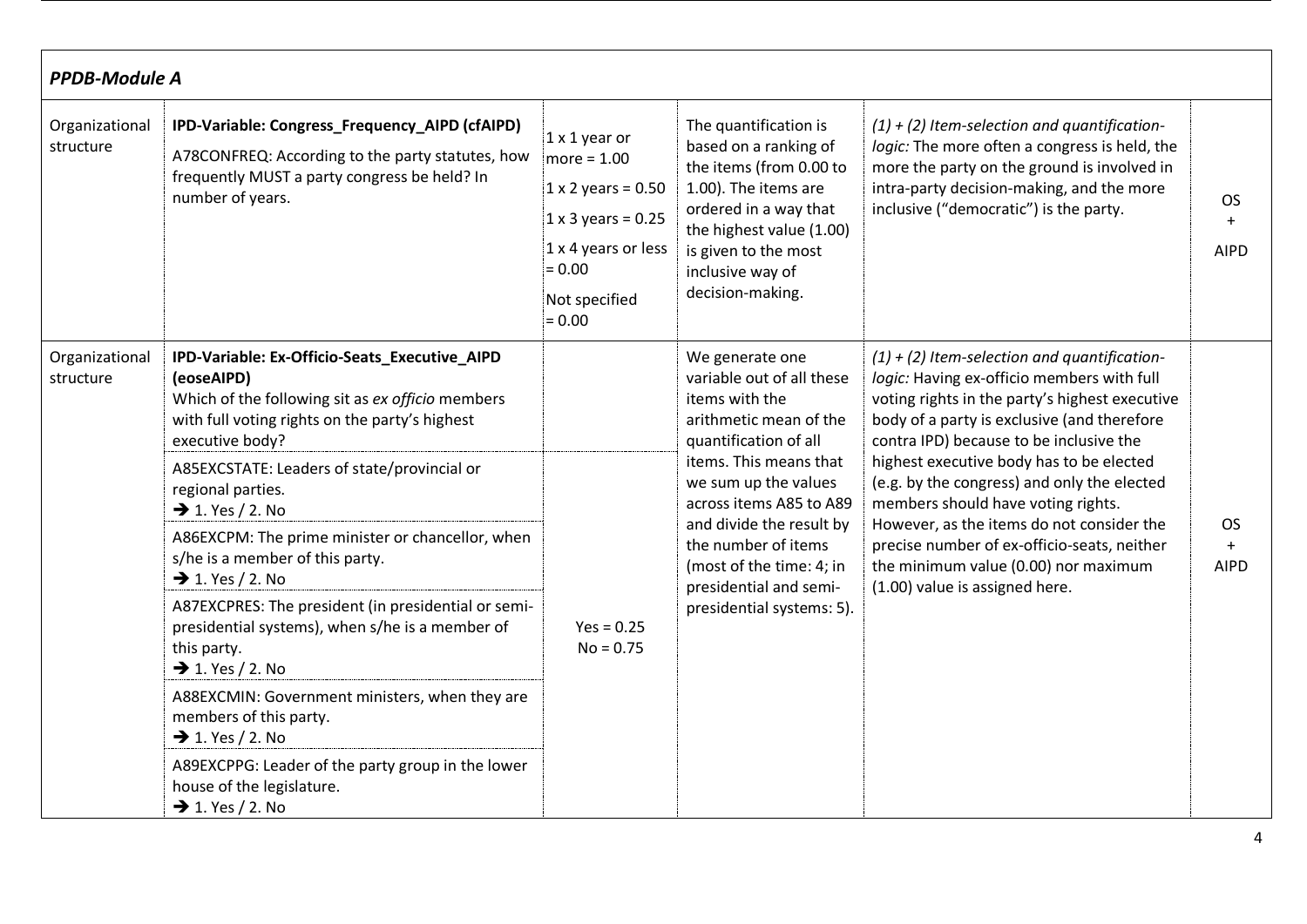| <b>PPDB-Module B</b>              |                                                                                                                                                                                                                                                                                                                                                                                                             |                               |                                                                                                                                                                                                                                          |                                                                                                                                                                                                                                                                                                                                                                                                                                                |                                          |
|-----------------------------------|-------------------------------------------------------------------------------------------------------------------------------------------------------------------------------------------------------------------------------------------------------------------------------------------------------------------------------------------------------------------------------------------------------------|-------------------------------|------------------------------------------------------------------------------------------------------------------------------------------------------------------------------------------------------------------------------------------|------------------------------------------------------------------------------------------------------------------------------------------------------------------------------------------------------------------------------------------------------------------------------------------------------------------------------------------------------------------------------------------------------------------------------------------------|------------------------------------------|
| Decision-<br>Making:<br>Personnel | <b>IPD-Variables:</b><br>(1) Candidate_Selection_Vote_AIPD (csvAIPD)<br>(2) Candidate_Selection_Vote_PIPD (csvPIPD)<br>Please BRIEFLY summarize the role that the candidate<br>selection rules assign to each of the following in the<br>candidate selection process. Roles may include<br>advisory vote, veto, preparing approved pre-selection<br>list, etc.<br>$\rightarrow$ Only final (decisive) vote! |                               | The AIPD-Variable is<br>based on a ranking of<br>the items<br>(0.25/0.50/0.75). The<br>final value of this<br>variable equals the<br>highest value of the<br>individual items.<br>$\Rightarrow$ Item B22 is not part<br>of this ranking, | (1) Item-selection: Candidate selection is a<br>major factor of IPD (see especially the<br>various publications of Hazan and Rahat).<br>(2) Quantification-logic (AIPD-Variable):<br>• The items are ordered in a way that the<br>highest value (here: 0.75) is given to the<br>most inclusive way of decision-making.<br>• There is no 0.00-value because the<br>"national organization" (B25) can also be<br>a "delegate meeting" and is not |                                          |
|                                   | <b>B22CANRUL2TXT: Individual Members</b><br>→ PIPD-Variable: Candidate_Selection_Vote_PIPD<br>(see table 2b in Part II)                                                                                                                                                                                                                                                                                     | $Yes = 1$<br>$No = 0$<br>0.75 | because it belongs to<br>the PIPD-Index.                                                                                                                                                                                                 | necessarily the "national leadership"<br>(therefore: 0.25).<br>• In votes by "local organizations" (B23) are<br>more people involved than in votes by<br>"regional organizations" (B24) (therefore:<br>0.75 to B23 and 0.50 to B24).<br>$\Rightarrow$ For the precise coding rules of the string<br>variables see the Appendix at the end of                                                                                                   | <b>OS</b><br>$+$<br><b>AIPD</b><br>(B22) |
|                                   | B23CANRUL3TXT: local level organization (delegate<br>meeting and/or local leadership)                                                                                                                                                                                                                                                                                                                       |                               |                                                                                                                                                                                                                                          |                                                                                                                                                                                                                                                                                                                                                                                                                                                | PIPD)                                    |
|                                   | B24CANRUL4TXT: regional organization (delegate<br>meeting and/or regional leadership)                                                                                                                                                                                                                                                                                                                       | 0.50                          |                                                                                                                                                                                                                                          | this document.                                                                                                                                                                                                                                                                                                                                                                                                                                 |                                          |
|                                   | B25CANRUL5TXT: national organization (delegate<br>meeting and/or national Leadership)                                                                                                                                                                                                                                                                                                                       | 0.25                          |                                                                                                                                                                                                                                          |                                                                                                                                                                                                                                                                                                                                                                                                                                                |                                          |

I.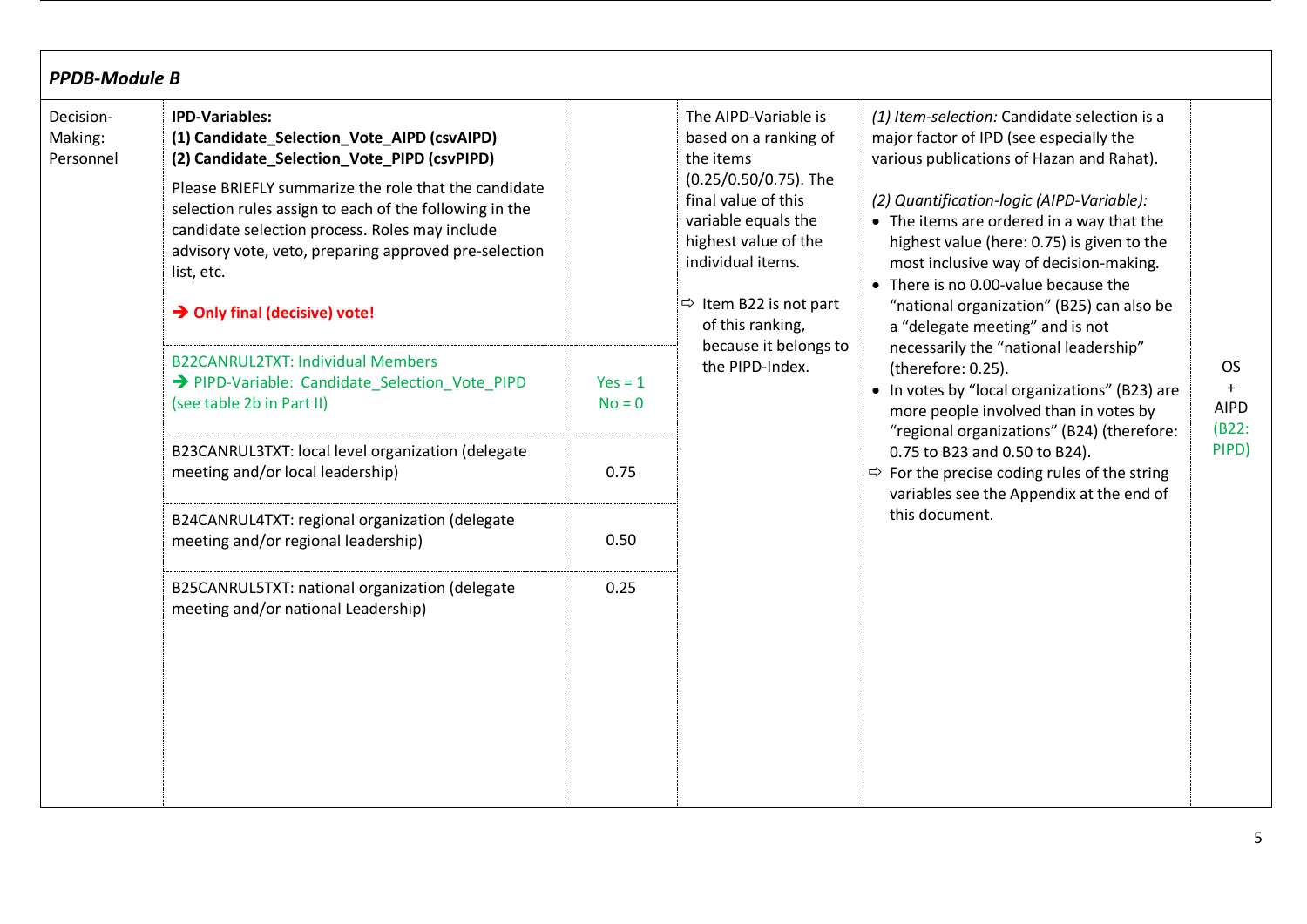|                                                   | <b>PPDB-Module C</b>                                                                                                                                                                                                                                                                                                                                                                                                                 |                                     |  |                          |  |
|---------------------------------------------------|--------------------------------------------------------------------------------------------------------------------------------------------------------------------------------------------------------------------------------------------------------------------------------------------------------------------------------------------------------------------------------------------------------------------------------------|-------------------------------------|--|--------------------------|--|
| Decision-<br>Making:<br>Programme<br>(and Issues) | IPD-Variable: Ballot_PolicyIssue_Vote_PIPD (bpvPIPD)<br>C8REF8 According to the statutes, which of the<br>following are eligible to vote in these intra-party policy<br>ballots?<br>$\rightarrow$ 1. Members / 2. Members plus other registered<br>supporters / 3. All voters / 4. Procedure not specified in<br>party statutes / -999. Not applicable<br>→ PIPD-Variable: Ballot PolicyIssue Vote PIPD (see<br>table 2b in Part II) | Members (1)<br>$= 1$<br>$2,3,4 = 0$ |  | <b>OS</b><br><b>PIPD</b> |  |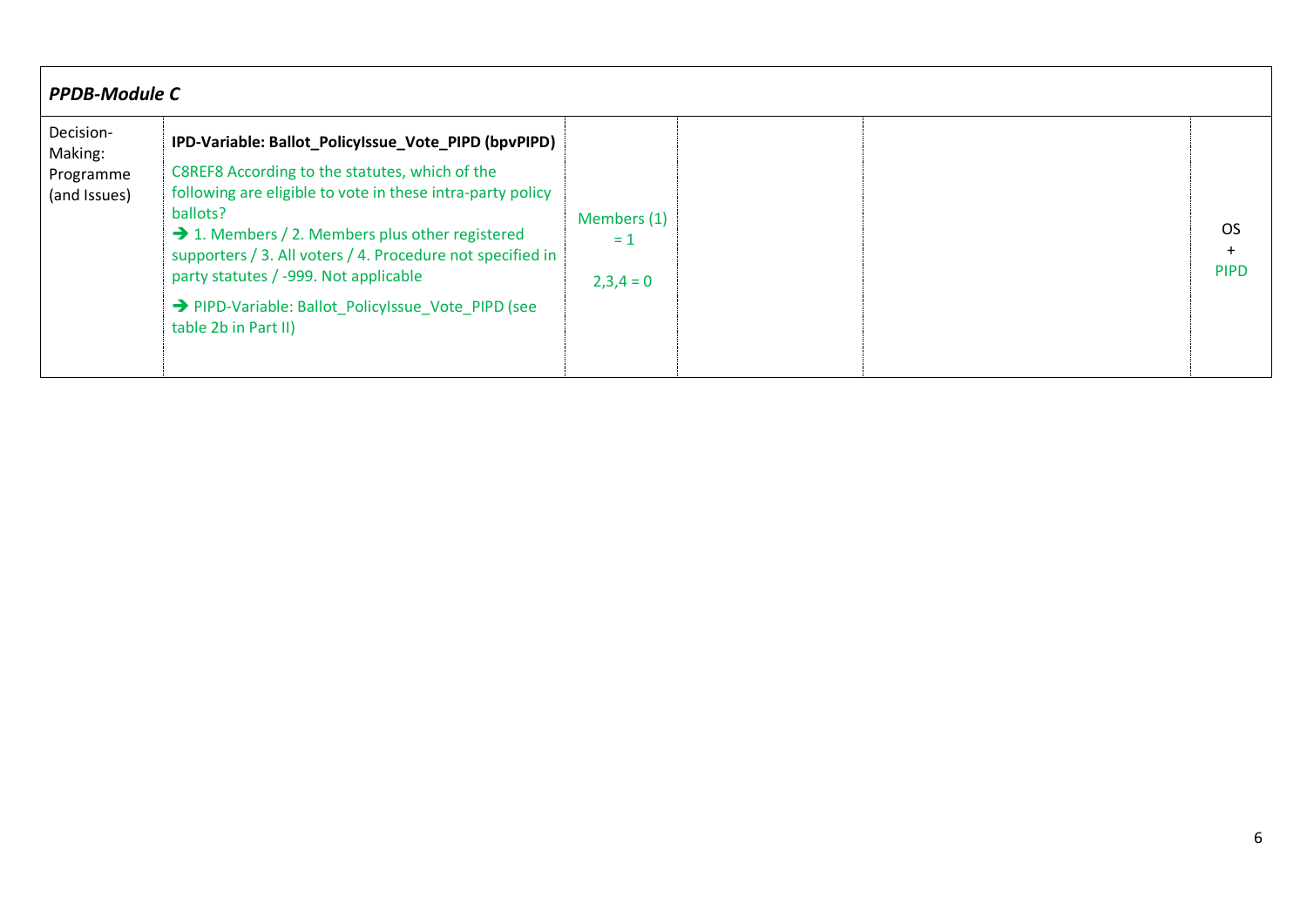| Decision-<br>Making:<br>Programme<br>(and Issues) | IPD-Variable: Ballot_PolicyIssue_Vote_OPIPD (bpvOPIPD)<br>C8REF8 According to the statutes, which of the following are<br>eligible to vote in these intra-party policy ballots?<br>$\rightarrow$ 1. Members / 2. Members plus other registered<br>supporters / 3. All voters / 4. Procedure not specified in<br>party statutes / -999. Not applicable<br>> OPIPD-Variable: Ballot PolicyIssue Vote OPIPD (see<br>table 2c in Part II) | <b>Members plus</b><br>supporters (2)<br>$= 1$<br>All voters (3)<br>$= 1$<br>$1, 4 = 0$        |                                                                                                                                                                                                                                                                                                                 |                                                                                                                                                                                                                                                                                                                                                                                                                                                                                                                                                                                              | <b>OS</b><br>$+$<br><b>OPIPD</b> |
|---------------------------------------------------|---------------------------------------------------------------------------------------------------------------------------------------------------------------------------------------------------------------------------------------------------------------------------------------------------------------------------------------------------------------------------------------------------------------------------------------|------------------------------------------------------------------------------------------------|-----------------------------------------------------------------------------------------------------------------------------------------------------------------------------------------------------------------------------------------------------------------------------------------------------------------|----------------------------------------------------------------------------------------------------------------------------------------------------------------------------------------------------------------------------------------------------------------------------------------------------------------------------------------------------------------------------------------------------------------------------------------------------------------------------------------------------------------------------------------------------------------------------------------------|----------------------------------|
| Organizational<br>Structure                       | <b>IPD-Variable:</b><br>PartyLeader_Prerogatives/Accountability_AIPD (ppaAIPD)<br>C15LDRSUM1 Party statutes give the party leader the right<br>to summon party officials.<br>$\rightarrow$ 1. Yes / 2. No / -999. Not applicable<br>C16DRSUM2 Party statutes give the party leader the                                                                                                                                                | $Yes = 0.00$<br>$No = 1.00$                                                                    | We generate one variable<br>out of all these items with<br>the arithmetic mean of<br>the quantification of all<br>items. This means that we<br>sum up the values across<br>the items C15, C16, C18,<br>party body (C15, C16, C19).<br>C19, A90 and divide the<br>result by the number of<br>items (which is 5). | $(1) + (2)$ : Item-selection and quantification-logic:<br>• The "prerogatives of the party leader" is an<br>important feature of IPD. If he/she has too<br>much power over the other party bodies, this<br>has to be seen as exclusive, because the party<br>leader himself/herself is the most exclusive                                                                                                                                                                                                                                                                                    |                                  |
|                                                   | right to summon the party congress.<br>$\rightarrow$ 1. Yes / 2. No / -999. Not applicable                                                                                                                                                                                                                                                                                                                                            | $Yes = 0.00$<br>$No = 1.00$                                                                    |                                                                                                                                                                                                                                                                                                                 | • C18: All other bodies are more inclusive than<br>the party leader. Therefore, the other bodies<br>should be able to control the party leader.<br>• A90: It is highly exclusive when the party<br>leader (alone) is able to appoint members of<br>the highest executive body (therefore: 0.00). It<br>is seen positive for inclusiveness, if the party<br>leader is not able to appoint more than one<br>person alone (therefore: 1.00). However, it can<br>be seen as "normal" that a party leader<br>appoints a Secretary General who is<br>responsible for administrative matters of the |                                  |
|                                                   | C18LDRROLE2 Party statutes explicitly mention that<br>the party leader is accountable to the party executive<br>or party congress.<br>$\rightarrow$ 1. Yes / 2. No / -999. Not applicable                                                                                                                                                                                                                                             | $Yes = 1.00$<br>$No = 0.00$                                                                    |                                                                                                                                                                                                                                                                                                                 |                                                                                                                                                                                                                                                                                                                                                                                                                                                                                                                                                                                              | <b>OS</b><br>$+$                 |
|                                                   | C19LDRROLE3 Party statutes explicitly mention that<br>the national party can only enter coalition agreements<br>with the consent of the party leader.<br>$\rightarrow$ 1. Yes / 2. No / -999. Not applicable                                                                                                                                                                                                                          | $Yes = 0.00$<br>$No = 1.00$                                                                    |                                                                                                                                                                                                                                                                                                                 |                                                                                                                                                                                                                                                                                                                                                                                                                                                                                                                                                                                              | <b>AIPD</b>                      |
|                                                   | A90EXCLDR: According to party rules, how many<br>members of the highest party executive may the party<br>leader directly appoint?<br>$\rightarrow$ -999. Not applicable                                                                                                                                                                                                                                                               | more than $1 =$<br>0.00<br>$one = 0.5$<br>$none = 1.00$<br>not available<br>or missing $=$ --- |                                                                                                                                                                                                                                                                                                                 | party and who usually also belongs to the<br>party executive (therefore: 0.50).                                                                                                                                                                                                                                                                                                                                                                                                                                                                                                              |                                  |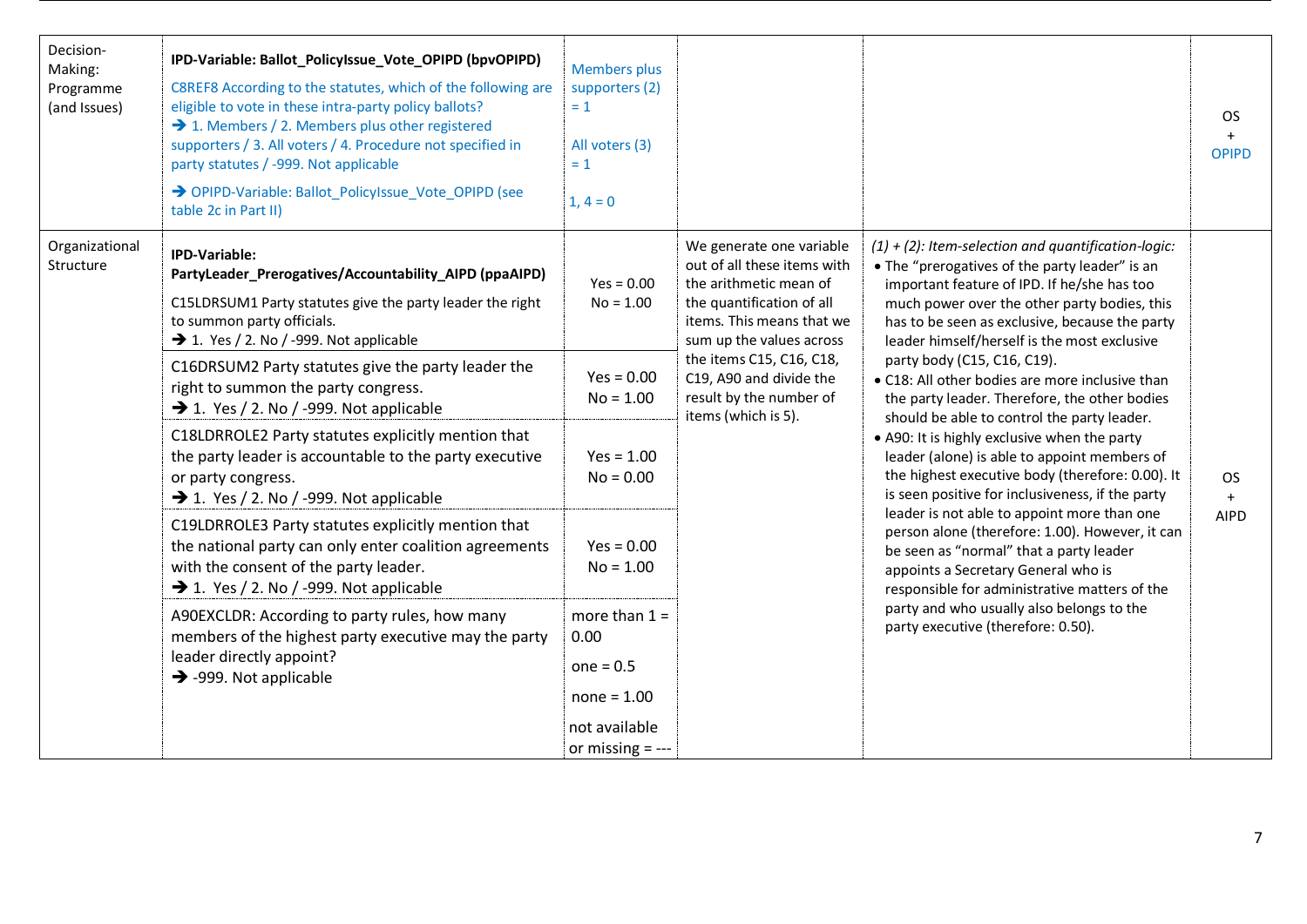| Decision-<br>Making:<br>Personnel | IPD-Variable: PartyLeader_SelectionRules_Existent_AIPD<br>(pseAIPD)<br>C24PLRULE: Are there formal party rules setting out the<br>process for selecting the holder of this position?<br>Yes, in party statutes<br>1.<br>2.<br>Not entirely spelled out in statutes, but rules were<br>created for this year's process<br>There were no written rules<br>3.<br>4.<br>There were written rules, but they were not<br>followed this year<br>-999. Not applicable                                                                                                                                                                                                                                                                                                                                                                                                                                                                                                                                                                                                                                                                                                                       | $Yes = 1.00$<br>Not entirely<br>$but = 0.50$<br>No Rules $=$<br>0.00<br>Rules, but not<br>followed = $0.25$<br>$-999 = -$ |                                                                                                                                                                                                                                                                                                                                                                                           | (1) Item-selection: Party leader selection is a<br>major factor of IPD (see especially the various<br>publications of William Cross).<br>(2) Quantification-logic: Rules are pro IPD<br>(inclusive) because if there are no rules,<br>everything is in the hands of the elites.                                                                                                                                                                                                                                                                                                                                                                                                                                                                                                                                | <b>OS</b><br>$+$<br><b>AIPD</b>                                     |
|-----------------------------------|-------------------------------------------------------------------------------------------------------------------------------------------------------------------------------------------------------------------------------------------------------------------------------------------------------------------------------------------------------------------------------------------------------------------------------------------------------------------------------------------------------------------------------------------------------------------------------------------------------------------------------------------------------------------------------------------------------------------------------------------------------------------------------------------------------------------------------------------------------------------------------------------------------------------------------------------------------------------------------------------------------------------------------------------------------------------------------------------------------------------------------------------------------------------------------------|---------------------------------------------------------------------------------------------------------------------------|-------------------------------------------------------------------------------------------------------------------------------------------------------------------------------------------------------------------------------------------------------------------------------------------------------------------------------------------------------------------------------------------|----------------------------------------------------------------------------------------------------------------------------------------------------------------------------------------------------------------------------------------------------------------------------------------------------------------------------------------------------------------------------------------------------------------------------------------------------------------------------------------------------------------------------------------------------------------------------------------------------------------------------------------------------------------------------------------------------------------------------------------------------------------------------------------------------------------|---------------------------------------------------------------------|
| Decision-<br>Making:<br>Personnel | <b>IPD-Variables:</b><br>(1) PartyLeader_Selection_Vote_AIPD (plsvAIPD)<br>(2) PartyLeader_Selection_Vote_PIPD (plsvPIPD)<br>(3) PartyLeader_Selection_Vote_OPIPD (plsvOPIPD)<br>Brief summary of the role of each of the following in<br>selecting political leader.<br>→ Only final (decisive) vote!<br><b>C25PLMBRTXT: Role of Individual Members</b><br>Text] OR "No Role" OR -999. Not applicable<br>→ PIPD-Variable: PartyLeader_Selection_Vote_PIPD (see<br>table 2b in Part II)<br>C26PLLOCTXT: Role of local organization (eg. Delegate<br>meeting and/or Local Leadership)<br>→ [Text] OR "No Role" OR -999. Not applicable<br>C27PLREGTXT: Role of regional organization (eg. Delegate<br>meeting and/or Regional Leadership)<br>→ [Text] OR "No Role" OR -999. Not applicable<br>C28PLNATTXT: Role of national organization (eg. Delegate<br>meeting and/or National Leadership)<br>→ [Text] OR "No Role" OR -999. Not applicable<br>C29PLSUPTXT: Role of non-member supporters<br>Not necessarily "final" vote. "Vote" is sufficient.<br>Text] OR "No Role" OR -999. Not applicable<br>> OPIPD-Variable: PartyLeader Selection Vote OPIPD<br>(see table 2c in Part II) | $Yes = 1$<br>$No = 0$<br>0.75<br>0.50<br>0.25<br>$Yes = 1$<br>$No = 0$                                                    | The AIPD-Variable is based<br>on a ranking of the items<br>(0.25 / 0.50/0.75). The<br>final value of this variable<br>equals the highest value of<br>the individual items.<br>$\Rightarrow$ Item C25 is not part of<br>this ranking, because it<br>belongs to the PIPD-<br>Index.<br>$\Rightarrow$ Item C29 is not part of<br>this ranking, because it<br>belongs to the OPIPD-<br>Index. | (1) Item-selection: Party leader selection is a<br>major factor of IPD (see especially the various<br>publications of William Cross).<br>(2) Quantification-logic (AIPD-Variable):<br>• The items are ordered in a way that the<br>highest value (here: 0.75) is given to the most<br>inclusive way of decision-making.<br>• There is no 0.00-value because the "national<br>organization" (C28) can also be a "delegate<br>meeting" and is not necessarily the "national<br>leadership" (therefore: 0.25).<br>• In votes by "local organizations" (C26) are<br>more people involved than in votes by<br>"regional organizations" (C27) (therefore:<br>0.75 to C26 and 0.50 to C27).<br>$\Rightarrow$ For the precise coding rules of the string<br>variables see the Appendix at the end of this<br>document. | <b>OS</b><br>$+$<br><b>AIPD</b><br>(C25)<br>PIPD;<br>C29:<br>OPIPD) |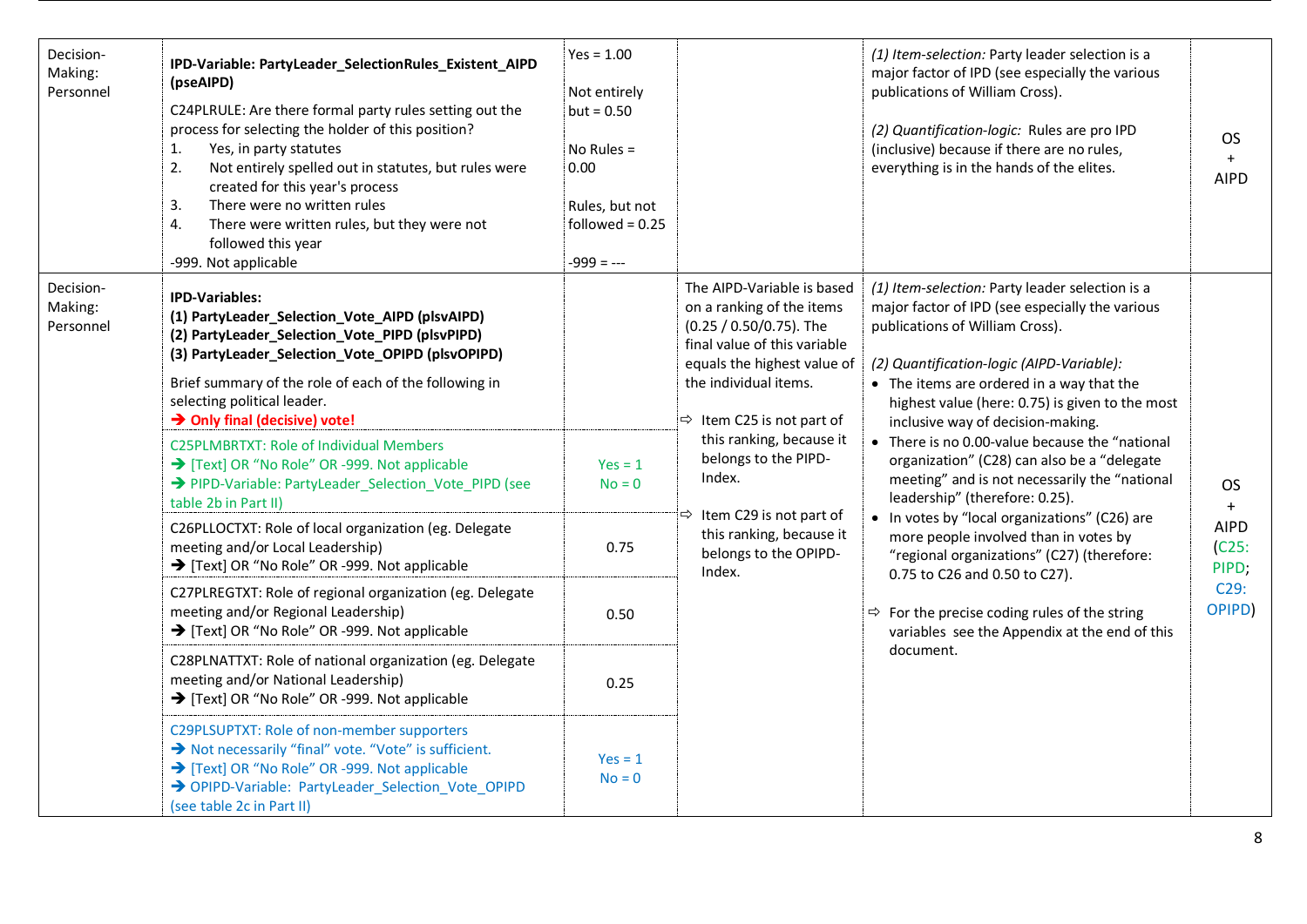| Decision-<br>Making:<br>Personnel | <b>IPD-Variable:</b><br>PartyLeader_SelectionVote_Existent_AIPD<br>(psveAIPD)<br>C40PLVT1: There was a vote (advisory or binding) at the<br>most inclusive stage of the leadership selection process.<br>$\rightarrow$ 1. Yes / 2. No / -999. Not applicable                                                                                                                                                                                | $Yes = 1.00$<br>$No = 0.00$<br>$-999 = -$ |                                                                                                                                                                                         | (1) Item-selection: Party leader selection is a<br>major factor of IPD (see especially the various<br>publications of William Cross).<br>(2) Quantification-logic: It is inclusive if there<br>was a vote (therefore: 1.00), and it is not<br>inclusive if there was no vote (therefore:<br>$0.00$ ).                                                                                                                                                                                                                                                                                                                                                                                                                                                            | <b>RS</b><br>$+$<br><b>AIPD</b> |
|-----------------------------------|---------------------------------------------------------------------------------------------------------------------------------------------------------------------------------------------------------------------------------------------------------------------------------------------------------------------------------------------------------------------------------------------------------------------------------------------|-------------------------------------------|-----------------------------------------------------------------------------------------------------------------------------------------------------------------------------------------|------------------------------------------------------------------------------------------------------------------------------------------------------------------------------------------------------------------------------------------------------------------------------------------------------------------------------------------------------------------------------------------------------------------------------------------------------------------------------------------------------------------------------------------------------------------------------------------------------------------------------------------------------------------------------------------------------------------------------------------------------------------|---------------------------------|
| Decision-<br>Making:<br>Personnel | <b>IPD-Variables:</b><br>(1) PartyLeader_SelectionVote_Process_AIPD (pspAIPD)<br>(2) PartyLeader_SelectionVote_Process_PIPD (pspPIPD)<br>(3) PartyLeader_SelectionVote_Process_OPIPD<br>(pspOPIPD)<br>If yes [answer to question C40PLVT1], who was eligible<br>to participate in this vote by virtue of their position (e.g.,<br>not merely because they also were party members)? If<br>there was not a vote, answer is "not applicable". | $---$                                     | The AIPD-Variable is<br>based on a ranking of<br>the items (0.25 / 0.5 /<br>$0.75 / 1.0$ ). The final<br>value of this variable<br>equals the highest value<br>of the individual items. | (1) Item-Selection: Party leader selection is a<br>major factor of IPD (see especially the various<br>publications of William Cross).<br>(2) Quantification-logic (AIPD-Variable):<br>• The items are ordered in a way that the<br>highest value (here: 1.00) is given to the<br>most inclusive way of decision-making.<br>• There is no 0.00-value because it is not<br>entirely exclusive when all members of the<br>executive committee decide on their<br>chairman. It would be the minimum value<br>0.00, if the former party leader appointed<br>his successor alone.<br>• "All local party leaders" (C46) are more<br>inclusive than "all regional party leaders"<br>(C45), because the first represent more<br>party members (therefore: 0.75 and 0.50). |                                 |
|                                   | C41PLVT2: All members of the party's highest-level<br>executive committee.<br>$\rightarrow$ 1. Yes / 2. No / -999. Not applicable                                                                                                                                                                                                                                                                                                           | 0.25                                      |                                                                                                                                                                                         |                                                                                                                                                                                                                                                                                                                                                                                                                                                                                                                                                                                                                                                                                                                                                                  |                                 |
|                                   | C42PLVT3: All party legislators.<br>$\rightarrow$ 1. Yes / 2. No / -999. Not applicable                                                                                                                                                                                                                                                                                                                                                     | 0.50                                      |                                                                                                                                                                                         |                                                                                                                                                                                                                                                                                                                                                                                                                                                                                                                                                                                                                                                                                                                                                                  |                                 |
|                                   | C44PLVT5: All party congress delegates.<br>$\rightarrow$ 1. Yes / 2. No / -999. Not applicable                                                                                                                                                                                                                                                                                                                                              | 1.00                                      |                                                                                                                                                                                         |                                                                                                                                                                                                                                                                                                                                                                                                                                                                                                                                                                                                                                                                                                                                                                  |                                 |
|                                   | C45PLVT6: Regional party leaders.<br>$\rightarrow$ 1. Yes / 2. No / -999. Not applicable                                                                                                                                                                                                                                                                                                                                                    | 0.50                                      |                                                                                                                                                                                         | There is no such unchangeable difference in<br>numbers between "all regional leaders"                                                                                                                                                                                                                                                                                                                                                                                                                                                                                                                                                                                                                                                                            |                                 |
|                                   | C46PLVT7: All local party leaders.<br>$\rightarrow$ 1. Yes / 2. No / -999. Not applicable                                                                                                                                                                                                                                                                                                                                                   | 0.75                                      |                                                                                                                                                                                         | (C45) and "all party legislators" (C42)<br>(therefore: 0.5 for both).<br>• The decision-making is most inclusive when<br>the congress (C44) decides (therefore:<br>$1.00$ ).                                                                                                                                                                                                                                                                                                                                                                                                                                                                                                                                                                                     |                                 |

 *The PPDB-codebook proceeds with the same questions/items of a possible second election of a Party leader in the year of data collection. In the IPD-Index only the first election is considered.*

 $\Rightarrow$  The PPDB-codebook proceeds with the same questions/items of a possible election of an Electoral leader in the year of data collection (also in the Supplemental *Questionnaire). The electoral leader is not considered in the IPD-Index, because this is often an unofficial position.*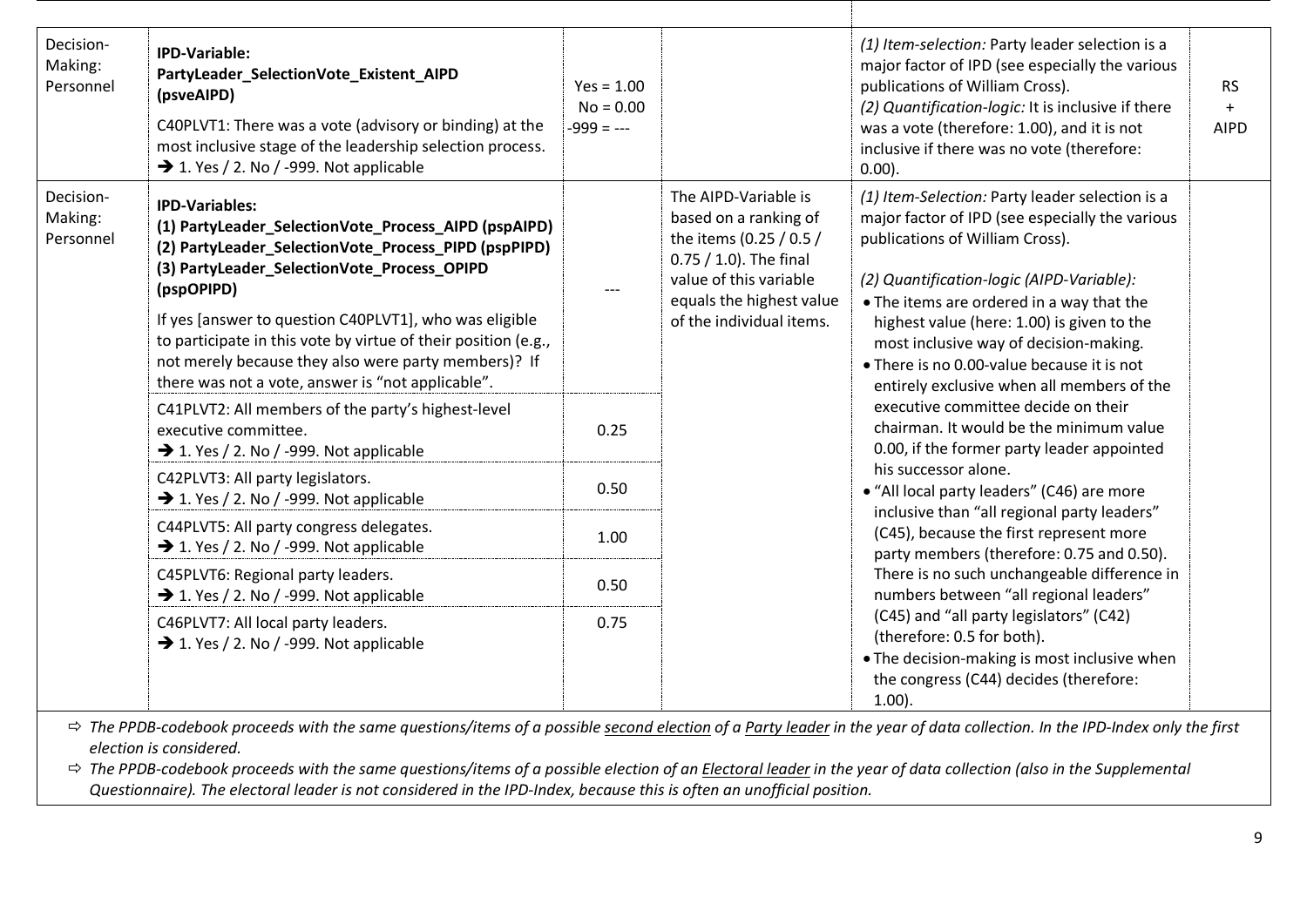| Decision-<br>Making:<br>Programme | <b>IPD-Variables:</b><br>(1) Manifesto_Vote_AIPD (mvAIPD)<br>(2) Manifesto_Vote_PIPD (mvPIPD)<br>(3) Manifesto_Vote_OPIPD (mvOPIPD)<br>Role played by each of the following in formulating the party's<br>election manifesto. Formal Input means that there were<br>organized opportunities for the groups to influence the<br>outcome through suggestions and discussion. Vote means<br>having a vote on adopting the final manifesto.<br>$\rightarrow$ Only vote (answer options 2 and 3)! |  | The AIPD-Variable<br>is based on a<br>ranking of the items<br>(0.00/<br>$0.25/0.50/1.00$ ).<br>The final value of<br>this variable equals<br>the highest value of<br>the individual<br>items.<br>$\Rightarrow$ Item C105 is not<br>part of this<br>ranking, because<br>it belongs to the<br>PIPD-Index.<br>$\Rightarrow$ Item C106 is not<br>part of this<br>ranking, because<br>it belongs to the<br>OPIPD-Index. | (1) Item-selection: The manifesto<br>includes party goals which guide the<br>actions of a party when government<br>participation can be achieved.<br>Therefore, it is relevant for IPD how<br>inclusive the decision on the manifesto<br>is.<br>(2) Quantification-logic (AIPD-Variable):<br>• The items are ordered in a way that<br>the highest value (here: 1.00) is given<br>to the most inclusive way of decision-<br>making.<br>. The decision-making is most inclusive,<br>when the congress (C104) decides<br>(therefore: 1.00).<br>. It is extremely exclusive, when only<br>the party leader or a committee<br>appointed by him (C101) is able decide<br>on the manifesto (therefore: 0.00). | <b>RS</b><br>$+$<br><b>AIPD</b><br>(C105)<br>PIPD;<br>C106:<br>OPIPD) |
|-----------------------------------|----------------------------------------------------------------------------------------------------------------------------------------------------------------------------------------------------------------------------------------------------------------------------------------------------------------------------------------------------------------------------------------------------------------------------------------------------------------------------------------------|--|--------------------------------------------------------------------------------------------------------------------------------------------------------------------------------------------------------------------------------------------------------------------------------------------------------------------------------------------------------------------------------------------------------------------|--------------------------------------------------------------------------------------------------------------------------------------------------------------------------------------------------------------------------------------------------------------------------------------------------------------------------------------------------------------------------------------------------------------------------------------------------------------------------------------------------------------------------------------------------------------------------------------------------------------------------------------------------------------------------------------------------------|-----------------------------------------------------------------------|
|-----------------------------------|----------------------------------------------------------------------------------------------------------------------------------------------------------------------------------------------------------------------------------------------------------------------------------------------------------------------------------------------------------------------------------------------------------------------------------------------------------------------------------------------|--|--------------------------------------------------------------------------------------------------------------------------------------------------------------------------------------------------------------------------------------------------------------------------------------------------------------------------------------------------------------------------------------------------------------------|--------------------------------------------------------------------------------------------------------------------------------------------------------------------------------------------------------------------------------------------------------------------------------------------------------------------------------------------------------------------------------------------------------------------------------------------------------------------------------------------------------------------------------------------------------------------------------------------------------------------------------------------------------------------------------------------------------|-----------------------------------------------------------------------|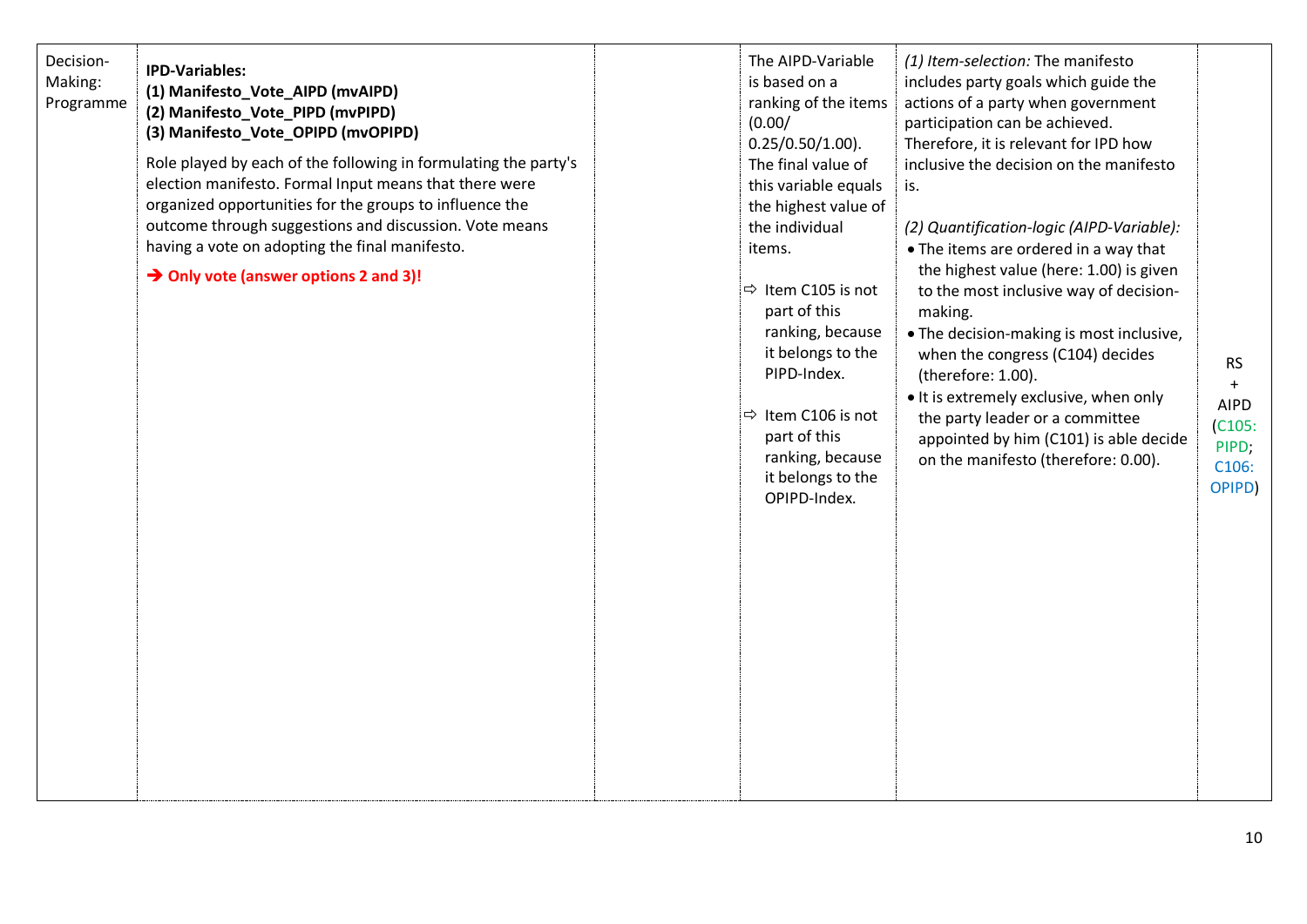| Decision-<br>Making:<br>Programme | C101MAN2: Role of the party leader and/or a drafting<br>committee directly appointed by him/her:<br>$\rightarrow$ 1. Formal Input / 2. Vote / 3. A and B / 4. Neither A or B / 5.<br>Other / -999. Not applicable             | 0.00                                                                     | The AIPD-Variable<br>is based on a<br>ranking of the items<br>(0.00/<br>$0.25/0.50/1.00$ ).<br>The final value of<br>this variable equals<br>the highest value of<br>the individual<br>items.<br>$\Rightarrow$ Item C105 is not | (1) Item-selection: The manifesto<br>includes party goals which guide the<br>actions of a party when government<br>participation can be achieved.                                                                                                                  | <b>RS</b><br>$+$<br><b>AIPD</b><br>(C105) |
|-----------------------------------|-------------------------------------------------------------------------------------------------------------------------------------------------------------------------------------------------------------------------------|--------------------------------------------------------------------------|---------------------------------------------------------------------------------------------------------------------------------------------------------------------------------------------------------------------------------|--------------------------------------------------------------------------------------------------------------------------------------------------------------------------------------------------------------------------------------------------------------------|-------------------------------------------|
|                                   | C102MAN3: Role of national executive committee.<br>$\rightarrow$ 1. Formal Input / 2. Vote / 3. A and B / 4. Neither A or B / 5.<br>Other / -999. Not applicable                                                              | 0.25                                                                     |                                                                                                                                                                                                                                 | Therefore, it is relevant for IPD how<br>inclusive the decision on the manifesto<br>is.<br>(2) Quantification-logic (AIPD-Variable):<br>• The items are ordered in a way that<br>the highest value (here: 1.00) is given<br>to the most inclusive way of decision- | PIPD;<br>C106:<br>OPIPD)                  |
|                                   | C103MAN4: Role of parliamentary party.<br>$\rightarrow$ 1. Formal Input / 2. Vote / 3. A and B / 4. Neither A or B / 5.<br>Other / -999. Not applicable                                                                       | 0.50                                                                     |                                                                                                                                                                                                                                 |                                                                                                                                                                                                                                                                    |                                           |
|                                   | C104MAN5: Party congress delegates.<br>$\rightarrow$ 1. Formal Input / 2. Vote / 3. A and B / 4. Neither A or B / 5.<br>Other / -999. Not applicable                                                                          | part of this<br>making.<br>1.00<br>ranking, because<br>it belongs to the | . The decision-making is most inclusive,<br>when the congress (C104) decides                                                                                                                                                    |                                                                                                                                                                                                                                                                    |                                           |
|                                   | C105MAN6: Party members<br>→ 1. Formal Input / 2. Vote / 3. A and B / 4. Neither A or B / 5.<br>Other / -999. Not applicable<br>→ PIPD-Variable: Manifesto_Vote_PIPD (see table 2b in Part II)                                | Yes (answer<br>option 2 or $3$ ) = 1<br>$No = 0$                         | PIPD-Index.<br>$\Rightarrow$ Item C106 is not<br>part of this<br>ranking, because<br>it belongs to the<br>OPIPD-Index.                                                                                                          | (therefore: 1.00).<br>. It is extremely exclusive, when only<br>the party leader or a committee<br>appointed by him (C101) is able decide<br>on the manifesto (therefore: 0.00).                                                                                   |                                           |
|                                   | C106MAN7: Non-member party supporters<br>$\rightarrow$ 1. Formal Input / 2. Vote / 3. A and B / 4. Neither A or B / 5.<br>Other / -999. Not applicable<br>> OPIPD-Variable: Manifesto_Vote_OPIPD (see table 2c in<br>Part II) | Yes (answer<br>option 2 or $3$ ) = 1<br>$No = 0$                         |                                                                                                                                                                                                                                 |                                                                                                                                                                                                                                                                    |                                           |
|                                   |                                                                                                                                                                                                                               |                                                                          |                                                                                                                                                                                                                                 |                                                                                                                                                                                                                                                                    |                                           |
|                                   |                                                                                                                                                                                                                               |                                                                          |                                                                                                                                                                                                                                 |                                                                                                                                                                                                                                                                    |                                           |
|                                   |                                                                                                                                                                                                                               |                                                                          |                                                                                                                                                                                                                                 |                                                                                                                                                                                                                                                                    |                                           |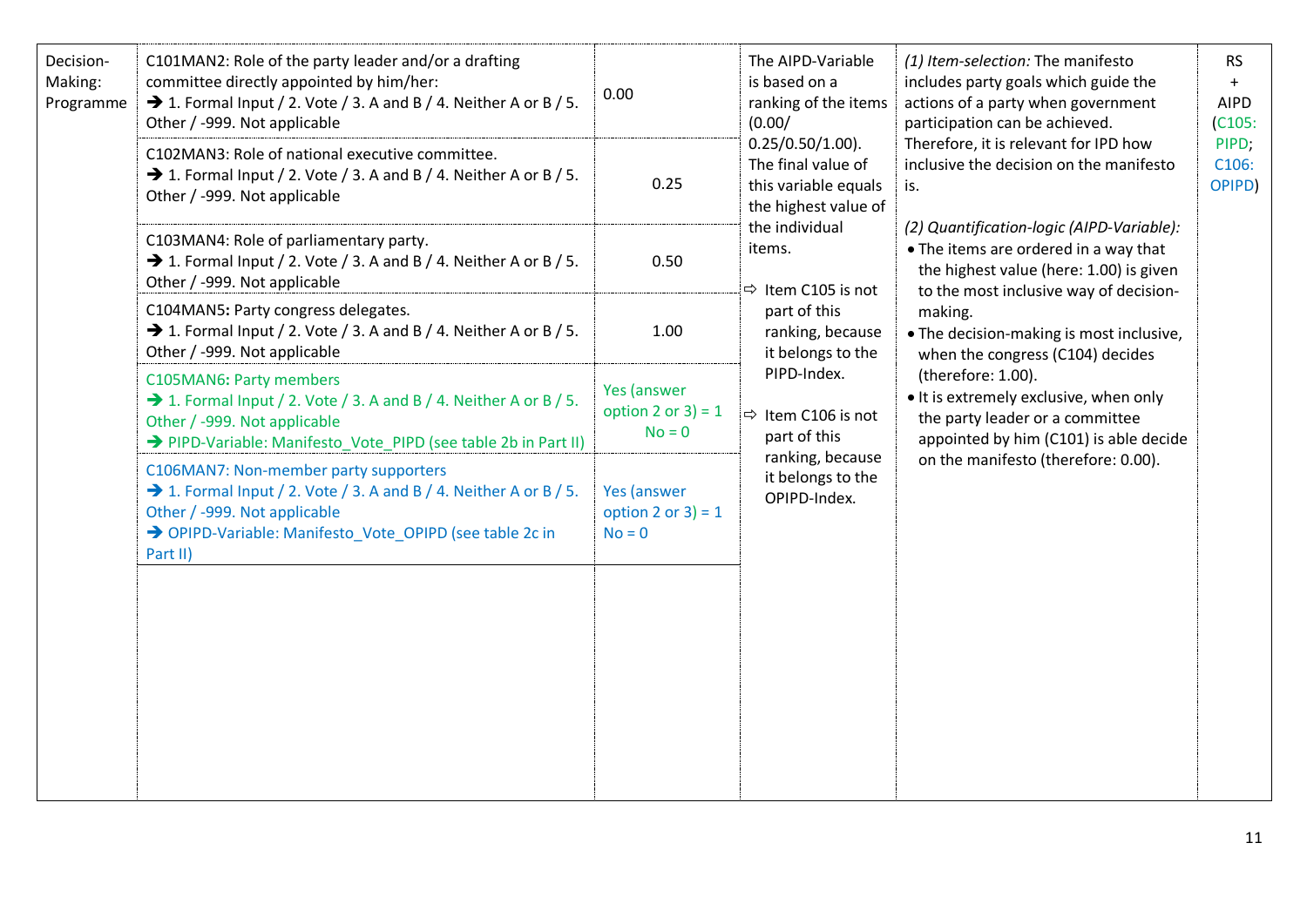# **Part II**

# **Table 2a: AIPD-Index (Assembly-based Index)**

| Component<br>$\mathbf{a}$        | <b>Decision-Making:</b><br><b>Programme</b>                                    | <b>Decision-Making:</b><br>Personnel                                                                                                                           |                                            | Organizational<br><b>Structure</b>                                                                                           |
|----------------------------------|--------------------------------------------------------------------------------|----------------------------------------------------------------------------------------------------------------------------------------------------------------|--------------------------------------------|------------------------------------------------------------------------------------------------------------------------------|
|                                  | Manifesto Vote AIPD<br>(mvAIPD)<br>(C101MAN2, C102MAN3,<br>C103MAN4, C104MAN5) | PartyLeader SelectionRules Existent AIPD (pseAIPD)<br>(C24PLRULE)                                                                                              |                                            | Congress_VotingRights_AIPD (cvrAIPD)<br>(CR42CON1D, CR43CON1E, CR44CON1F, CR45CON1G)                                         |
|                                  |                                                                                | PartyLeader Selection Vote AIPD (plsvAIPD)<br>(C26PLLOCTXT, C27PLREGTXT, C28PLNATTXT)                                                                          | PartyLeader_Selection_mean                 | Congress Frequency AIPD (cfAIPD)<br>(A78CONFREQ)                                                                             |
| <b>PD-Variables (PPDB-items)</b> |                                                                                | PartyLeader SelectionVote Existent AIPD (psveAIPD)<br>(C40PLVT1)                                                                                               | (mean of all "Party-Leader-<br>Variables") | Ex-Officio-Seats Executive AIPD (eoseAIPD)<br>(A85EXCSTATE, A86EXCPM, A87EXCPRES, A88EXCMIN,<br>A89EXCPPG)                   |
|                                  |                                                                                | PartyLeader SelectionVote Process AIPD (pspAIPD)<br>(C46PLVT7, C42PLVT3, C44PLVT5, C45PLVT6, C41PLVT2)                                                         |                                            | PartyLeader Prerogatives/Accountability AIPD<br>(ppaAIPD)<br>(C15LDRSUM1, C16DRSUM2, C18LDRROLE2,<br>C19LDRROLE3, A90EXCLDR) |
|                                  |                                                                                | Candidate_Selection_Vote_AIPD (csvAIPD)<br>(B23CANRUL3TXT, B24CANRUL4TXT, B25CANRUL5TXT)                                                                       |                                            |                                                                                                                              |
| Component<br>-score<br>ݠ         | $comp\_programme =$<br>IPD <sub>variable1</sub> (mvAIPD)                       | $\Sigma$ IPD <sub>variable1</sub> (PartyLeader_Selection_mean) + IPD <sub>variable2</sub> (CandidateSelection_Vote)<br>comp personnel<br>N variables component |                                            | comp_structure<br>$\Sigma$ IPD <sub>variable1</sub> (cvrAIPD) + IPD <sub>variable2</sub> (cfAIPD) +<br>N variables component |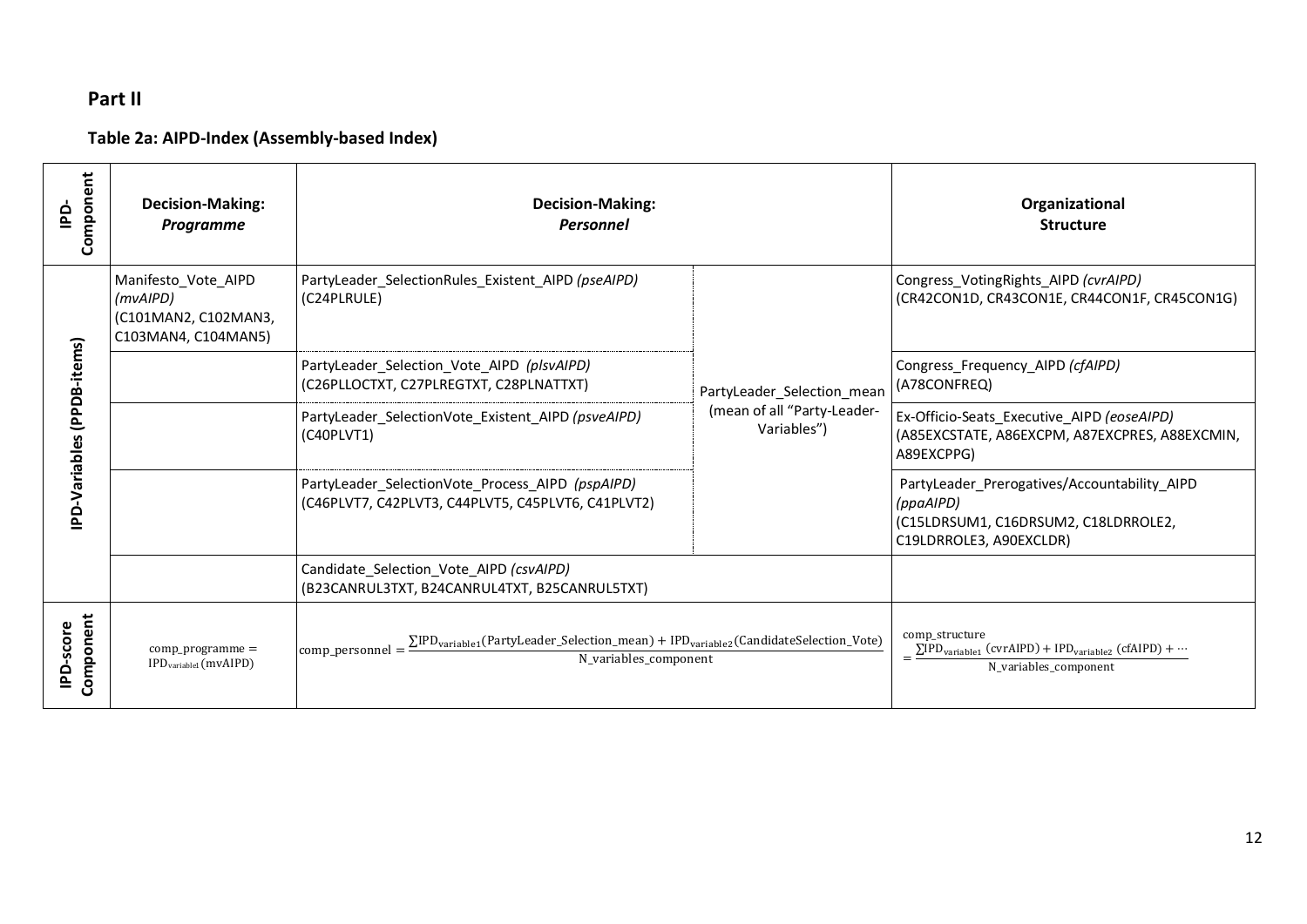**AIPD-Index score**

 $\overline{a}$ 

AIPD\_Index<sup>2</sup> =  $\frac{\sum comp\_programme + comp\_personnel + comp\_structure}{\sum comp\_prel}$ 

N\_components

Note: The IPD-variable-codes displayed in italic and bracktes are used in der SPSS-dataset with which the index was constructed (the dataset is provided on the PPDB-website).

## **Table 2b: PIPD-Index (Plebiscitary Index)**

| <b>IPD-Component</b>                  | <b>IPD-Variables</b><br>(PPDB-items)                                                                           |  |  |  |
|---------------------------------------|----------------------------------------------------------------------------------------------------------------|--|--|--|
|                                       | Manifesto Vote PIPD (mvPIPD) (C105MAN6)                                                                        |  |  |  |
| Decision-Making: Programme and issues | Ballot PolicyIssue Vote PIPD (bpvPIPD) (C8REF8)                                                                |  |  |  |
| <b>Decision-Making: Personnel</b>     | PartyLeader Selection Vote PIPD (plsvPIPD) (C25PLMBRTXT)                                                       |  |  |  |
|                                       | Candidate Selection Vote PIPD (csvPIPD) (B22CANRUL2TXT)                                                        |  |  |  |
| <b>Organizational Structure</b>       | --- no items/variables ---                                                                                     |  |  |  |
| <b>PIPD-Index Score</b>               | PIPD Index<br>$\Sigma$ IPD <sub>variable1</sub> (mvPIPD) + IPD <sub>variable2</sub> (bpvPIPD) +<br>N_variables |  |  |  |

## **Table 2c: OPIPD-Index (Open Plebiscitary Index)**

| <b>IPD-Component</b>                         | <b>IPD-Variables</b><br>(PPDB-items)                       |
|----------------------------------------------|------------------------------------------------------------|
| <b>Decision-Making: Programme and issues</b> | Manifesto_Vote_OPIPD (mvOPIPD) (C106MAN7)                  |
|                                              | Ballot_PolicyIssue_Vote_OPIPD (bpvOPIPD) (C8REF8)          |
| <b>Decision-Making: Personnel</b>            | PartyLeader Selection Vote OPIPD (plsvOPIPD) (C29PLSUPTXT) |
| <b>Organizational Structure</b>              | --- no items/variables ---                                 |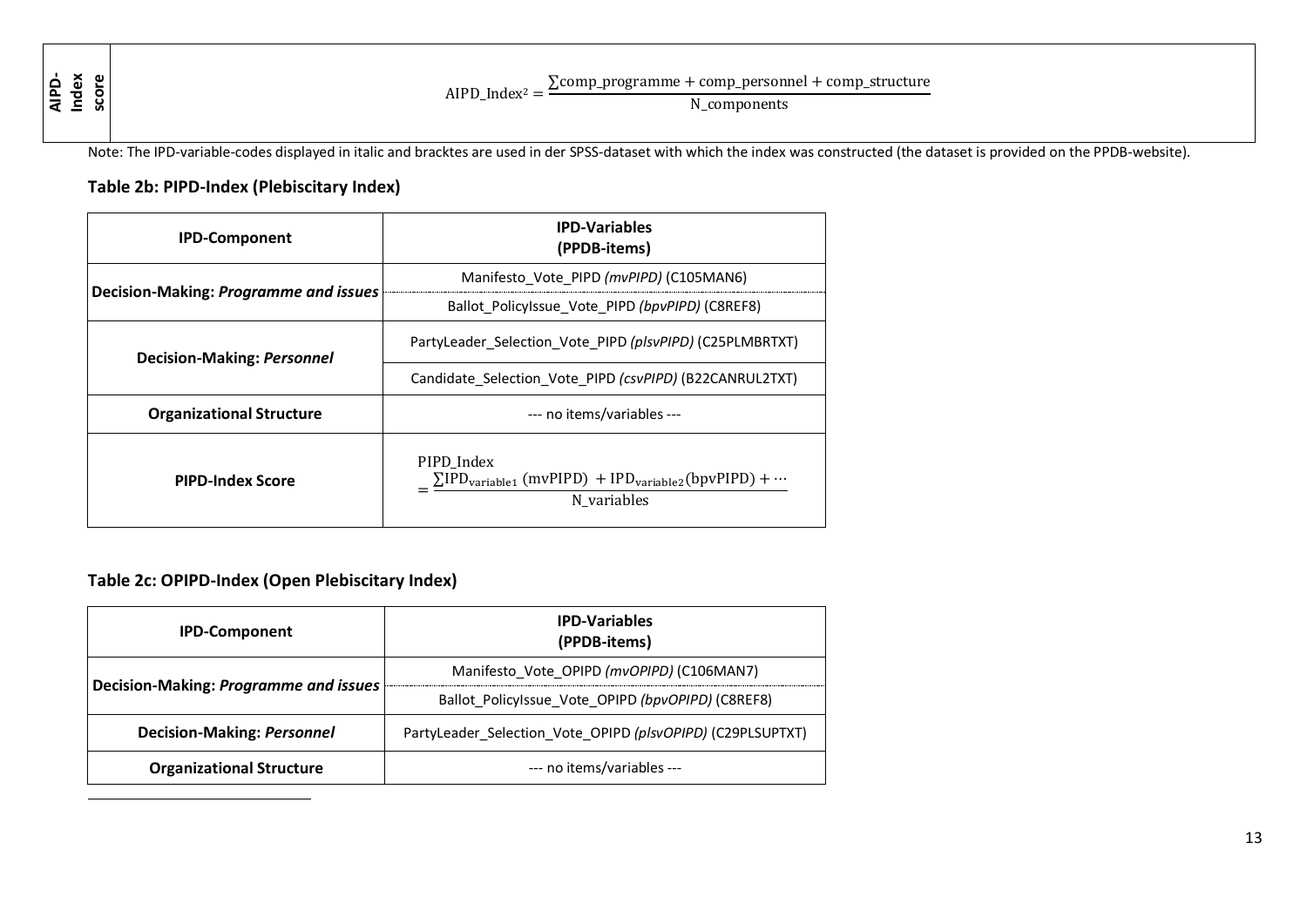## <span id="page-13-0"></span>**Appendix: Coding Rules String Variables**

### **Variables B22 and C25 (PIPD-Index)**

- As "plebiscitary IPD" is defined as occurring without any kind of organized deliberation before the vote (e.g. postal ballot), membership votes taking place within a "party body" or any kind of a "meeting" do not go into the PIPD-Index. Membership votes are only coded when no discussion is involved (e.g. postal ballots). This means that membership votes taking place in the scope of a party congress<sup>[3](#page-13-0)</sup> are not included in the PIPD-Index, but in the main AIPD-Index (in the scope of the PPDB-Variable on the "congress /national organization" (B25 and C25).
- The code "1" is assigned when the *possibility* of a final (decisive) vote exists for individual members, even though when in the end no membership vote was held. The reason is that these variables cover the "official story" as described in the party rules.
- The code "1" is also assigned when individual members can only decide on a part of the all candidates.

### **Variables B23, B24, B25, C27**

- If a "national organization" (IPD-value: 0.25) votes on a candidate list together with the "constituency organizations" (IPD-value: 0.50) and/or "regional organizations" (IPD-value: 0.50), both are coded. The higher value goes into the index (here: 0.5).
- The "parliamentary party" in the national parliament is coded as a "national (party) organization".
- We are only interested in which party body has the "final/decisive vote". The following terms are regarded as synonyms:
	- o Elect
	- o Choose
	- o Determine
	- o Approve
	- o Adopt
	- o Draws up approved list of candidates
	- o Final ratification
	- o Ratify

 <sup>3</sup> Example: "Individual members vote via congress".